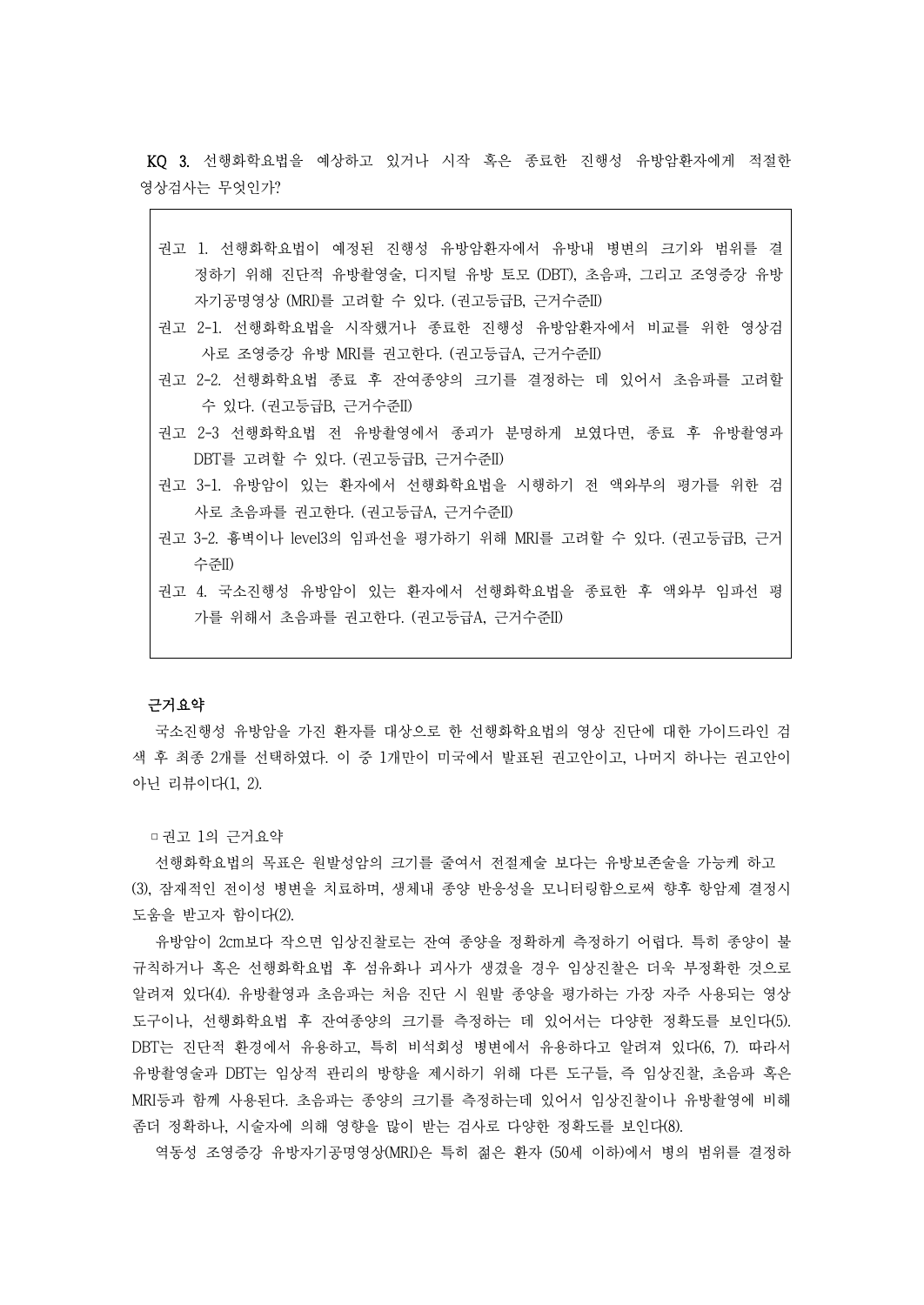는 데 있어서 민감한 검사로, 민감도는 약 90%, 특이도는 50~97%로 알려져 있다(2, 9). 선행화학요법 의 반응성을 평가하기 위해서는 치료 전 MRI가 필수이다. MRI를 사용하면 약 16%의 유방암환자에 서 다초점성 (multifocal), 다중심성 (multicentric)암을, 약 3.1%의 유방암환자에서 반대편 유방암을 발견할 수 있다고 알려져 있다(10, 11).

## □권고 2의 근거요약

선행화학요법 후 대부분의 환자가 유방촬영술 혹은 DBT, 그리고 초음파 검사를 받지만, 치료와 관련되어 나타나는 괴사, 섬유화, 파편화 등의 변화 때문에 이 검사들로 잔여종양을 정확하게 결정 하기 어렵다(12, 13). Huber등은 선행화학요법 시행 전에 얻은 유방촬영에서 원발암 경계의 50% 이 상이 보인다면 치료 후 유방촬영이 병변의 크기를 결정하는데 믿을만한 영상도구라고 하였다(5). 초 음파는 임상진찰이나 유방촬영에 비해 잔여종양의 크기를 보는데 좀더 정확한 것으로 알려져 있고,<br>잔여종양의 크기가 7mm보다 크다면 종양의 크기를 정하는 데 있어서 믿을만한 도구이다(14, 15).<br>Keune등은 초음파가 유방촬영에 비해 잔여종양의 크기를 좀더 정확하게 예측할 수 있다고 하였고 (91.3% 대 51.9%), 유방촬영과 초음파에서 함께 사용하는 경우 pCR을 80%까지 정확하게 찾을 수 있 다고 하였다(16). 횡파탄성을 이용한 초음파 (shearwave elastography)나 조영증강 초음파의 치료반 응성과의 상관관계에 대한 보고들이 출간되고 있지만, 현재 시점에서 이 기법들의 일상적인 사용에 대한 자료는 충분하지 않다.<br>-<br>MRI는 잔여종양을 평가하는데 있어서 임상진찰, 유방촬영, 초음파에 비해 월등한 성적을 보인다

고 알려져 있다(9, 17, 18). 따라서 비교를 위해서는 선행화학요법 전 MRI를 반드시 얻어야 한다. 치 료반응성을 보기 위해 얻은 MRI의 민감도는 90%, 특이도는 60~100%, 정확도는 거의 91%로 알려져 있다. 하지만 치료반응성 평가를 위한 적절한 시기에 대한 합의는 불충분하다. 1기와 2기 유방암을 가진 216명의 환자를 대상으로 한 연구에서 종양을 부피로 측정하는 것 (volumetric tumor measurement)이 직경을 측정한 것보다 좀더 정확하게 병리적 반응을 예측할 수 있었다고 한다(19). 54명의 유방암 환자를 대상으로 한 또 다른 연구에서 장경이 25%이하로 된 경우 상당한 잔여종양 이 있는 경우가 많았다고 한다(20). 확산강조영상을 이용하면 초기의 확산계수가 최소 20%이상 증가 하는 것으로 반응군과 비반응군을 초기에 알아낼 수 있다(21-24). 또 다른 연구에서는 치료시작 전 종양의 낮은 확산계수로 반응성을 예측할 수 있다고 하였다(25). 78명의 환자를 대한으로 한 Hahn등 의 연구에서는 확산강조영상을 역동성 자기공명영상과 함께 얻으면, 화학요법 후 잔여종양을 예측 하는 진단능이 향상된다고 하였다(26). 많은 연구가 확산강조영상을 통해 치료반응성을 예측할 수 있다고 보고하고 있지만, 낮은 공간해상능과 유방암의 특정 아형(관상피내암, 소엽암)의 특성화가 어 렵다는 점 등이 제한점으로 제시되고 있다.

## □권고 3의 근거요약

국소진행성 유방암으로 선행화학요법을 받는 환자는 임파선 전이의 위험이 높고, 약 70%에서 전 이가 있다고 알려져 있다(27). 초음파는 액와부는 보는데 가장 좋은 영상도구로, 실제로 level 1,2의 임파선검사는 일상적으로 시행되고 있다. 비정상으로 보이는 임파선을 찾아내서 초음파 유도하 세 침검사나 조직검사를 시행하여 전이성암이 확인되면 보초임파선(sentinel node) 생검을 피할 수 있 다. 하지만 액와부 초음파의 가음성율이 약 20%이기 때문에, 선행화학요법 전 액와의 수술적 병기 결정은 가장 적절한 치료 방법을 결정하는 데 있어서 중요하다(28-30). 액와부가 MRI에서 보이기는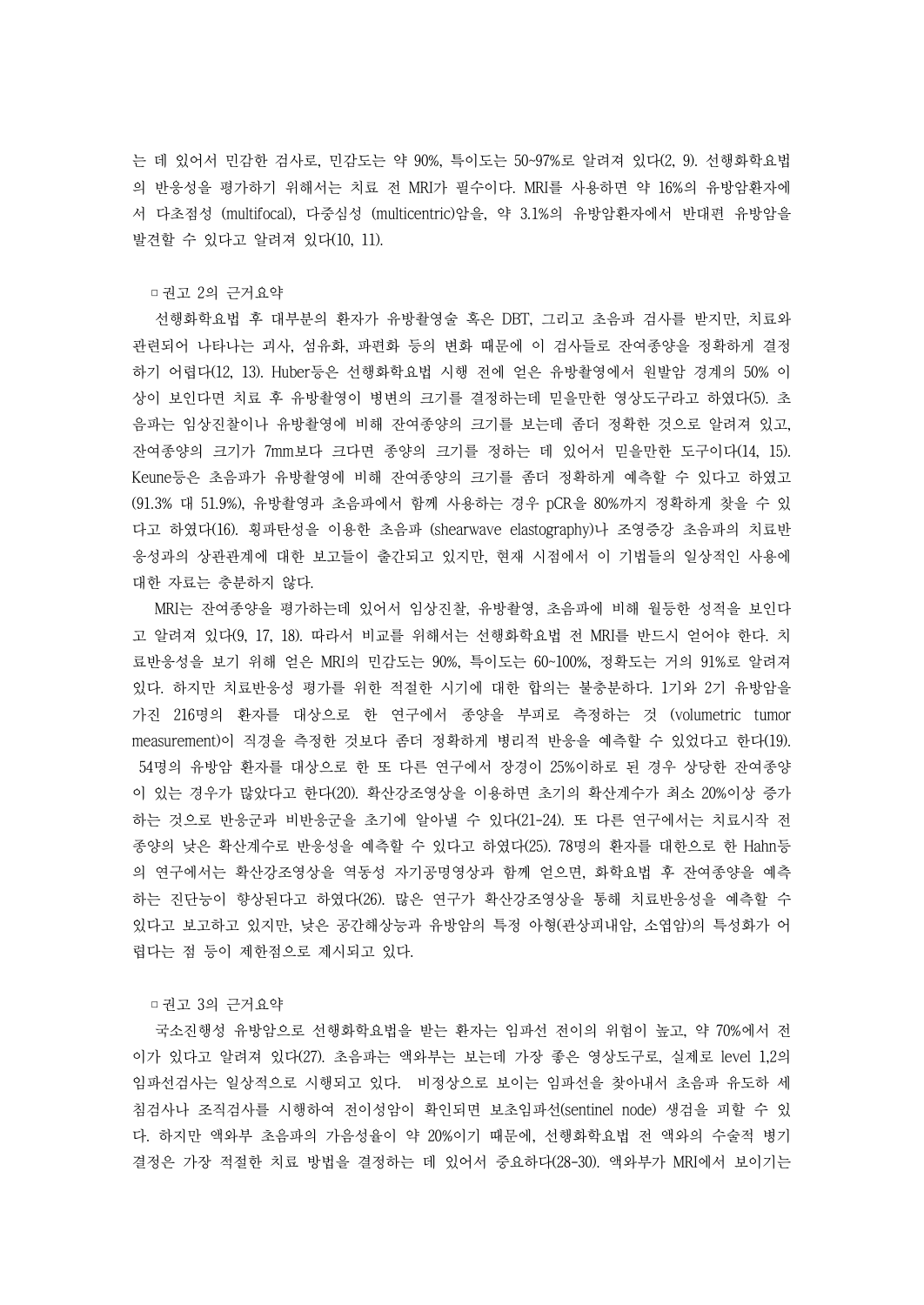하지만 액와부만을 보기 위해서 MRI를 추천하지는 않고, 임파선 전이를 보이는 있어서 MRI는 중간 정도로 민감하다(moderately sensitive)고 한다. 하지만 MRI는 level 3임파선이나 내유 임파선을 평가 하기에 좋다고 알려져 있다.

# ▫ 권고 4의 근거요약

유방에 비해 선행화학요법은 액와부 임파선의 종양의 부피를 감소시키는 데 있어서는 덜 효율적 인 것으로 알려져 있다 (31). 선행화학요법을 받고 병리적 관해(pCR)가 된 환자의 수술 결과 약 16~41%에서 임파선 전이가 확인되었다 (32). 272명을 대상으로 한 Hieken 등의 연구에서 선행화학요 법 후 액와부 임파선 전이를 발견하는데 있어서 초음파, MRI, PET/CT의 민감도는 각각 69.8%, 61%, 63.2% 였고, 따라서 선행화학요법을 종료한 환자에서 영상검사가 수술적 액와부 병기결정을 대신하 지는 못한다고 하였다 (33). 하지만 선행화학요법 후 초음파에서 액와부 임파선의 모양이 정상으로 회복되었다면 이는 높은 병리적 관해율과 비례한다고 하였다(34).<br>-<br>**권고 고려사항** 

## 1. 이득과 위해(Benefit and Harm)

진행성 유방암이 있어서 선행화학요법을 계획하고 있는 환자에서 유방촬영, DBT, 그리고 초음파 는 여전히 중심이 되는 검사로 여겨진다. 최근의 연구 결과들을 통해 선행화학요법을 계획하고 있 거나 종료한 환자에서 MRI가 종양의 범위를 결정하거나, 잔여종양의 범위를 결정하는 데 있어서 정 확한 검사로 여겨지고 있지만, 액와부 영상에 있어서는 초음파 검사가 좀더 정확한 검사로 여겨지 고 있다. 최근 확산강조영상이나 횡파탄성초음파나 조영증강 초음파에 대한 연구결과들이 보고되고 있으나, 현재 시점에서 이 기법들의 일상적인 사용에 대한 자료는 충분하지 않다.

## 2. 국내 수용성과 적용성(Acceptability and Applicability)

1개의 진료 가이드라인과 1개의 리뷰논문의 평가 결과들을 토대로 할 때 국내 수용성과 적용성 은 큰 무리가 없는 것으로 판단하였다. 수용성과 적용성 평가표는 부록2에 제시되었다.

# 3. 검사별 방사선량

방사선량은 본문 P.1에 제시되었다.

### 참고문헌

1. Expert Panel on Breast I, Slanetz PJ, Moy L, Baron P, diFlorio RM, Green ED et al. Acr appropriateness criteria((r)) monitoring response to neoadjuvant systemic therapy for breast cancer. J Am Coll Radiol 2017;14:S462-S475.

2. Dialani V, Chadashvili T, Slanetz PJ. Role of imaging in neoadjuvant therapy for breast cancer. Ann Surg Oncol 2015;22:1416-1424.

3. Gu YL, Pan SM, Ren J, Yang ZX, Jiang GQ. Role of magnetic resonance imaging in detection of pathologic complete remission in breast cancer patients treated with neoadjuvant chemotherapy: A meta-analysis. Clin Breast Cancer 2017;17:245-255.

4. Cocconi G, Di Blasio B, Alberti G, Bisagni G, Botti E, Peracchia G. Problems in evaluating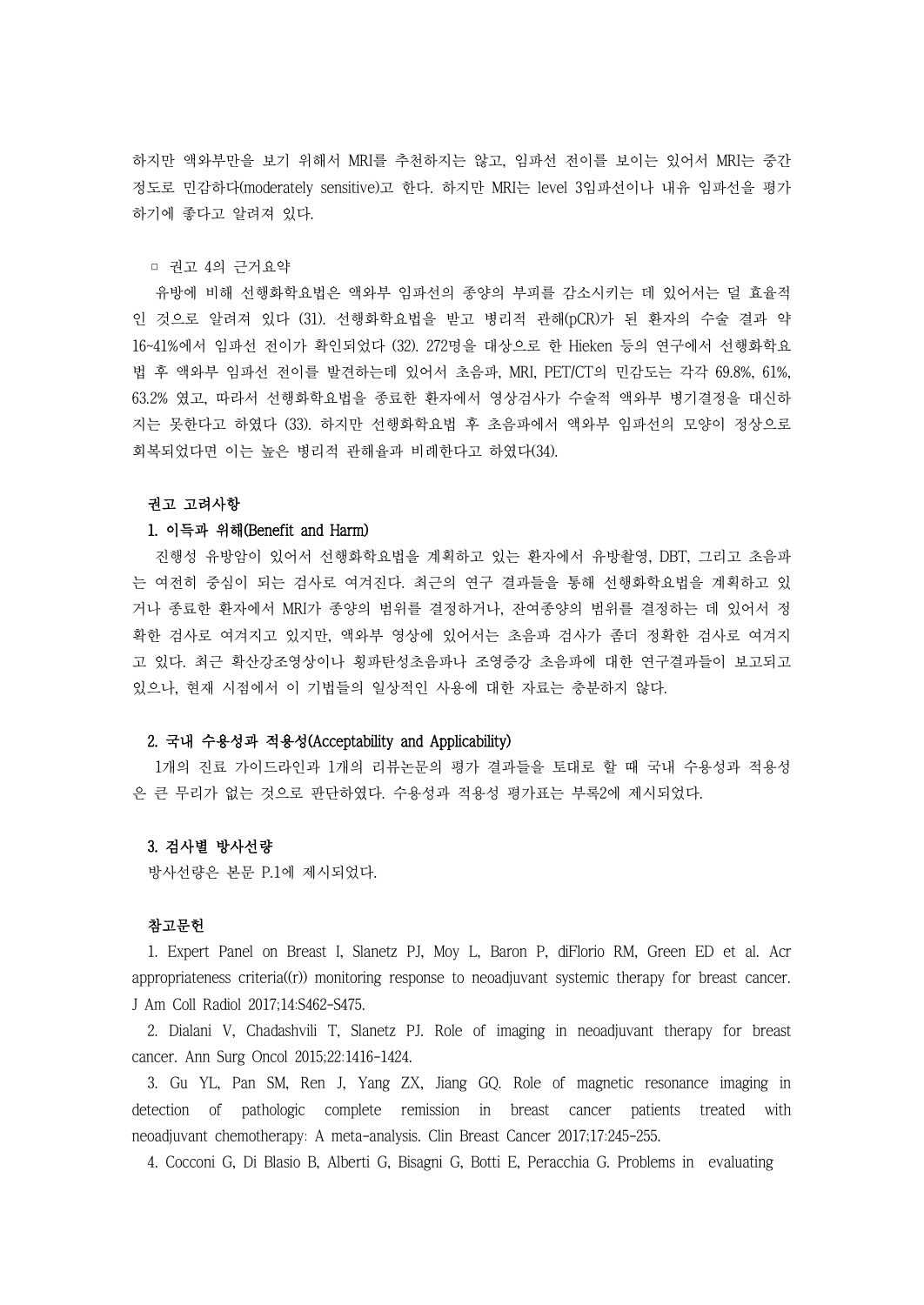response of primary breast cancer to systemic therapy. Breast Cancer Res Treat 1984;4:309-313

5. Huber S, Wagner M, Zuna I, Medl M, Czembirek H, Delorme S. Locally advanced breast carcinoma: Evaluation of mammography in the prediction of residual disease after induction chemotherapy. Anticancer Res 2000;20:553-558.

6. Brandt KR, Craig DA, Hoskins TL, Henrichsen TL, Bendel EC, Brandt SR et al. Can digital breast tomosynthesis replace conventional diagnostic mammography views for screening recalls without calcifications? A comparison study in a simulated clinical setting. AJR Am J Roentgenol 2013;200:291-298.

7. Gennaro G, Hendrick RE, Toledano A, Paquelet JR, Bezzon E, Chersevani R et al. Combination of one-view digital breast tomosynthesis with one-view digital mammography versus standard two-view digital mammography: Per lesion analysis. Eur Radiol 2013;23:2087-2094.

8. Tardivon AA, Ollivier L, El Khoury C, Thibault F. Monitoring therapeutic efficacy in breast carcinomas. Eur Radiol 2006;16:2549-2558.

9. Lobbes MB, Prevos R, Smidt M, Tjan-Heijnen VC, van Goethem M, Schipper R et al. The role of magnetic resonance imaging in assessing residual disease and pathologic complete response in breast cancer patients receiving neoadjuvant chemotherapy: A systematic review. Insights Imaging 2013;4:163-175.

10. Houssami N, Ciatto S, Macaskill P, Lord SJ, Warren RM, Dixon JM et al. Accuracy and surgical impact of magnetic resonance imaging in breast cancer staging: Systematic review and meta-analysis in detection of multifocal and multicentric cancer. J Clin Oncol 2008;26:3248-3258.

11. Lehman CD, Gatsonis C, Kuhl CK, Hendrick RE, Pisano ED, Hanna L et al. Mri evaluation of the contralateral breast in women with recently diagnosed breast cancer. N Engl J Med 2007;356:1295-1303.

12. Chagpar AB, Middleton LP, Sahin AA, Dempsey P, Buzdar AU, Mirza AN et al. Accuracy of physical examination, ultrasonography, and mammography in predicting residual pathologic tumor size in patients treated with neoadjuvant chemotherapy. Ann Surg 2006;243:257-264.

13. Huber S, Medl M, Vesely M, Czembirek H, Zuna I, Delorme S. Ultrasonographic tissue characterization in monitoring tumor response to neoadjuvant chemotherapy in locally advanced breast cancer (work in progress). J Ultrasound Med 2000;19:677-686.

14. Ollivier L, Balu-Maestro C, Leclere J. Imaging in evaluation of response to neoadjuvant breast cancer treatment. Cancer Imaging 2005;5:27-31.

15. Roubidoux MA, LeCarpentier GL, Fowlkes JB, Bartz B, Pai D, Gordon SP et al. Sonographic evaluation of early-stage breast cancers that undergo neoadjuvant chemotherapy. J Ultrasound Med 2005;24:885-895.

16. Keune JD, Jeffe DB, Schootman M, Hoffman A, Gillanders WE, Aft RL. Accuracy of ultrasonography and mammography in predicting pathologic response after neoadjuvant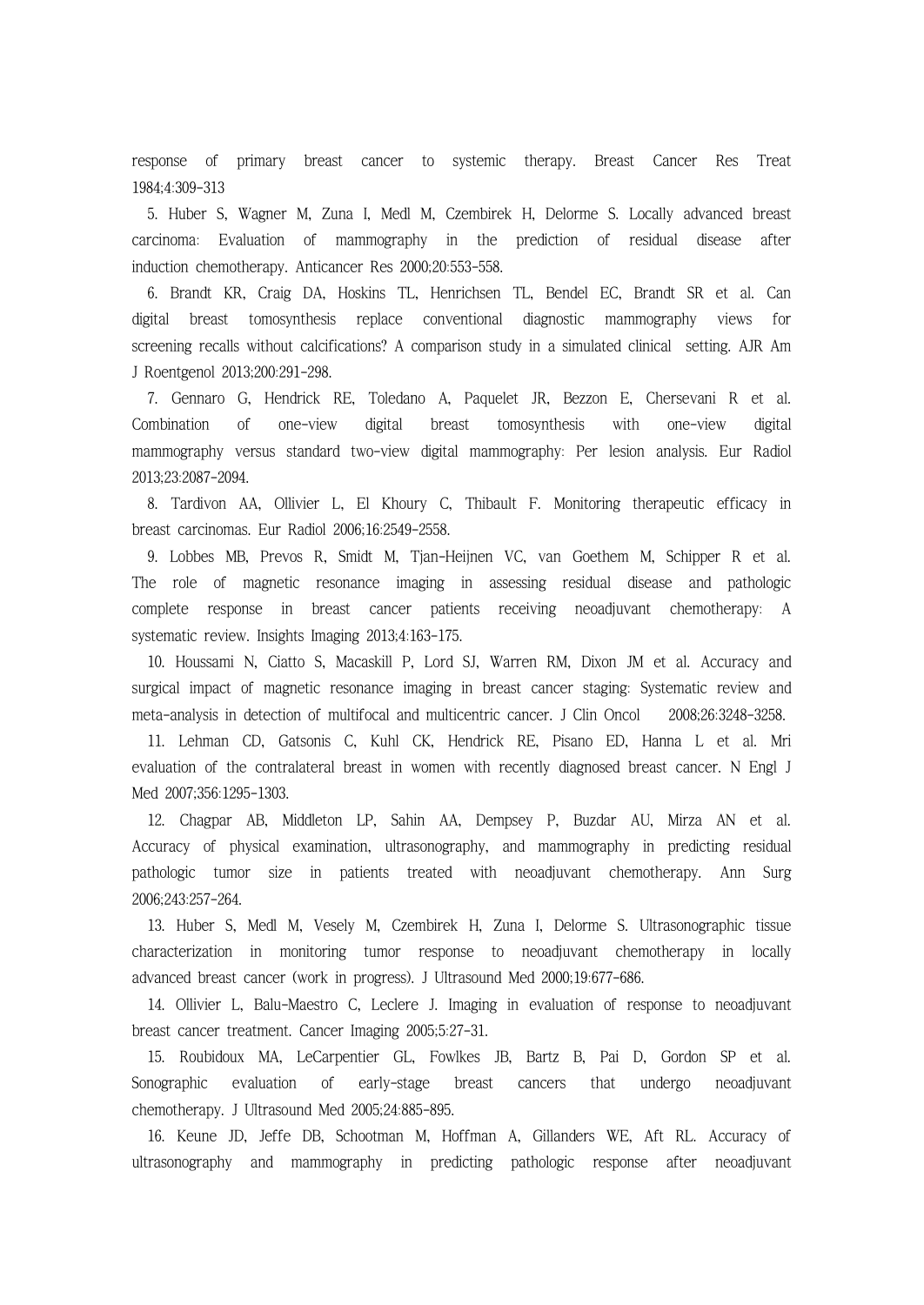chemotherapy for breast cancer. Am J Surg 2010;199:477-484.

17. Hylton NM, Blume JD, Bernreuter WK, Pisano ED, Rosen MA, Morris EA et al. Locally advanced breast cancer: Mr imaging for prediction of response to neoadjuvant chemotherapy--results from acrin 6657/i-spy trial. Radiology 2012;263:663-672.

18. Yeh E, Slanetz P, Kopans DB, Rafferty E, Georgian-Smith D, Moy L et al. Prospective comparison of mammography, sonography, and mri in patients undergoing neoadjuvant chemotherapy for palpable breast cancer. AJR Am J Roentgenol 2005;184:868-877.

19. Hylton N. Mr imaging for the prediction of breast cancer response to neoadjuvant chemotherapy. Radiology 2013;266:367.

20. Loo CE, Teertstra HJ, Rodenhuis S, van de Vijver MJ, Hannemann J, Muller SH et al. Dynamic contrast-enhanced mri for prediction of breast cancer response to neoadjuvant chemotherapy: Initial results. AJR Am J Roentgenol 2008;191:1331-1338.

21. Belli P, Costantini M, Ierardi C, Bufi E, Amato D, Mule A et al. Diffusion-weighted imaging in evaluating the response to neoadjuvant breast cancer treatment. Breast J 2011;17:610-619.

22. Fangberget A, Nilsen LB, Hole KH, Holmen MM, Engebraaten O, Naume B et al. Neoadjuvant chemotherapy in breast cancer-response evaluation and prediction of response to treatment using dynamic contrast-enhanced and diffusion-weighted mr imaging. Eur Radiol 2011;21:1188-1199.

23. Sharma U, Danishad KK, Seenu V, Jagannathan NR. Longitudinal study of the assessment by mri and diffusion-weighted imaging of tumor response in patients with locally advanced breast cancer undergoing neoadjuvant chemotherapy. NMR Biomed 2009;22:104-113.

24. Shin HJ, Baek HM, Ahn JH, Baek S, Kim H, Cha JH et al. Prediction of pathologic response to neoadjuvant chemotherapy in patients with breast cancer using diffusion-weighted imaging and mrs. NMR Biomed 2012;25:1349-1359.

25. Park SH, Moon WK, Cho N, Song IC, Chang JM, Park IA et al. Diffusion-weighted mr imaging: Pretreatment prediction of response to neoadjuvant chemotherapy in patients with breast cancer. Radiology 2010;257:56-63.

26. Hahn SY, Ko EY, Han BK, Shin JH, Ko ES. Role of diffusion-weighted imaging as an adjunct to contrast-enhanced breast mri in evaluating residual breast cancer following neoadjuvant chemotherapy. Eur J Radiol 2014;83:283-288.

27. Cox C, Holloway CM, Shaheta A, Nofech-Mozes S, Wright FC. What is the burden of axillary disease after neoadjuvant therapy in women with locally advanced breast cancer? Curr Oncol 2013;20:111-117.

28. Bedrosian I, Bedi D, Kuerer HM, Fornage BD, Harker L, Ross MI et al. Impact of clinicopathological factors on sensitivity of axillary ultrasonography in the detection of axillary nodal metastases in patients with breast cancer. Ann Surg Oncol 2003;10:1025-1030.

29. Dellaportas D, Koureas A, Contis J, Lykoudis PM, Vraka I, Psychogios D et al. Contrastenhanced color doppler ultrasonography for preoperative evaluation of sentinel lymph node in